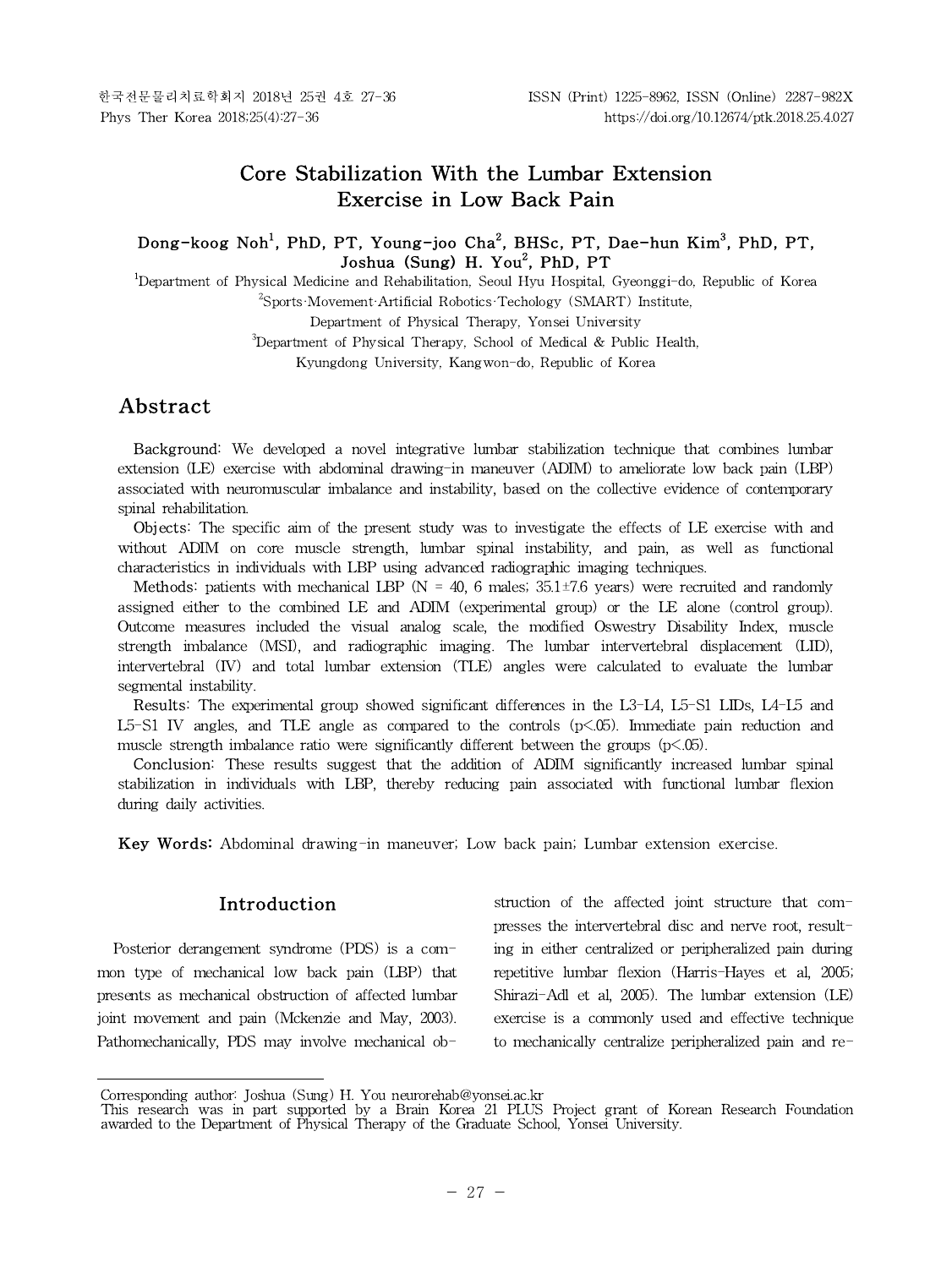store lumbar spinal movement in individuals with PDS (Browder et al, 2007; Donelson et al, 1997; Mckenzie and May, 2003).

Accumulating clinical evidence suggests that lumbar core stabilization exercises can reduce low back pain and associated radiating pain during lumbar extension in individuals with mechanical low back (Akuthota and Nadler, 2004) or lumbar radiculopathy (Hibbs et al, 2008). Muscle strength imbalances (MSI) between deep core muscles (weak or underactive) and superficial (strong or overactive rectus abdominal and external oblique) or antagonist (strong or overactive erector spinae) muscles is a potentially important pathomarker of lumbar spine instability. Such lumbar core instability contributes to intervertebral (IV) angle and total lumbar extension (TLE) angle (Dupuis et al, 1985; Kong et al, 2009), which may be linked to PDS (Fredericson et al, 2001). As such, clinical improvements in low back pain and spinal movement suggest that the combination of core stabilization with LE exercise produces an augmented or additive effect in individuals with PDS and associated core instability (Hosseinifar et al, 2013; Miller et al, 2005).

**Table 1.** Demographic and clinical characteristics of patients (N=40) We developed a novel integrative lumbar stabilization technique that combines LE exercise with abdominal drawing-in maneuver (ADIM) to ameliorate LBP associated with neuromuscular imbalance and instability, based on the collective evidence of contemporary spinal rehabilitation (Teyhen et al, 2008; Vasseljen et al, 2012). ADIM is a lumbar stabilization exercise that focuses on the activation of the deep core muscles such Transverse abdominis (TrA) and internal oblique (IO) in coordination with superficial abdominal muscles. ADIM is effective for im-

proving lumbopelvic stability and reducing pain in individuals with LBP (Hodges and Richardson, 1999; Richardson et al, 2002). This core stabilization exercise helps restore neuromuscular control in impaired active and neural subsystems, thereby increasing lumbopelvic core stability or stiffness and reducing concurrent pain in individuals with LBP (Cresswell et al, 1992; Hodges and Richardson, 1999). Our combined exercise would be effective not only mechanical pain but also lumbopelvic stability. The specific aim of the present study was to investigate the effects of LE exercise with and without ADIM on core muscle strength, lumbar spinal instability, and pain, as well as functional characteristics in individuals with LBP using advanced radiographic imaging techniques.

## **Methods**

#### **Subjects**

The PDS was evaluated by a physical therapist that was specialized in the McKenzie method. The experimental protocol was approved by the Ministry of Health and Welfare Institutional Review Board, and informed consent was obtained from all patients. The sample size was estimated based on a power of 80% with large differences (.8) in effect size. patients were recruited from Korean spine rehabilitation hospitals. Inclusion criteria were as follows: (1) consistently diagnosed with mechanical LBP by physiatrists,  $(2)$  chronic low back pain  $(2)$  months), and (3) LBP at L4-L5 and lumbosacral segments associated with PDS with or without radiating pain toward the buttock/lower leg. The PDS was classified

| Characteristic       | Experimental group $(n_1=20)$ | Control group $(n_2=20)$ |      |
|----------------------|-------------------------------|--------------------------|------|
| Gender (male/female) | 2/18                          | 4/16                     |      |
| Age (years)          | $35.4 \pm 7.3^{\circ}$        | $34.9\pm8$               | .719 |
| Height $(cm)$        | $162.4 \pm 6.2$               | $193.1 \pm 6.1$          | .841 |
| Weight (kg)          | $56.4\pm8.8$                  | $57.4 \pm 9.5$           | .387 |

<sup>a</sup>mean±standard deviation.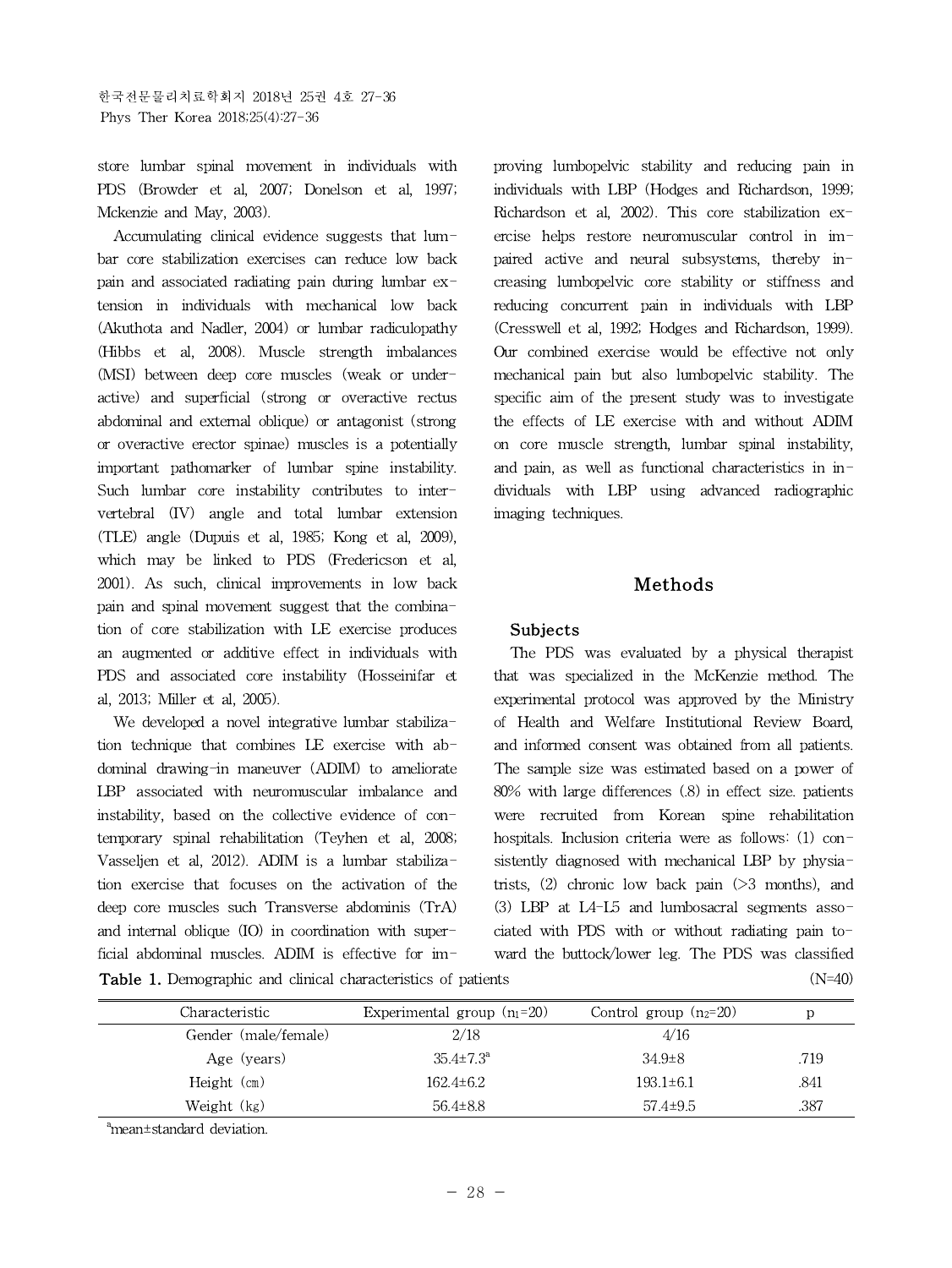based on the directional preference for lumbar extension, not requiring any lateral compartment procedures (Clare et al, 2007; Mckenzie and May, 2003). Exclusion criteria were a history of low back surgery, spondylolisthesis, increased peripheral pain with repeated lumbar extension, and neurological or musculoskeletal impairments that could affect the experimental tests (Van et al, 2003). patients were randomly assigned to either the experimental group  $(n_1=20)$  or the control group  $(n_2=20)$ . The experimental group received a combination of ADIM and LE, whereas the control group received LE alone. Demographic and clinical characteristics of patients are presented in Table 1.

### **Study design**

This study was based on a longitudinal single-blind randomized controlled study. visual analog scale, the modified Oswestry disability index were used to measure the pain and function. Trunk muscle strength, and radiographic imaging, lumbar intervertebral displacement (LID), IV and TLE angles were calculated to evaluate the lumbar segmental instability in patients with mechanical LBP.

#### **Procedure**

This study is a single-blind randomized controlled design in which the two investigators who performed the radiographic examinations and the patients were blinded to group allocation and the intervention provided. All experimental procedures were implemented by the same investigator. A randomization sequence was created with Microsoft Excel (Microsoft corp., Roselle, IL, USA) to assign patients randomly to either the experimental group or the control group for a 2-week course of treatment. To standardize tests and interventions, the certified and experienced physical therapists were trained in the standardized clinical tests, ADIM training and/or lumbar extension technique (Clare et al, 2007; Mckenzie and May, 2003).

Clinical radiographic imaging was performed with AccuRay-525R (Dong Kang Medical Systems Co.,

Ltd., Seoul, Korea) to determine lumbar spine movement characteristics. Each participant was instructed to lie prone with the pelvis stabilized and to extend his or her lumbar spine within pain-free maximal extension for 5 seconds. The risks are minimal; but the examiner be requested to be present if there is serious concern about the risks involved. The radiographic images were acquired at the end of the expiration phase. The baseline or pretest radiographic imaging was obtained under the LE condition for both groups. However, to evaluate intervention-related changes in lumbar spine kinematics, post-test imaging was performed under the LE condition for the control group as well as under the ADIM  $+$  LE condition for the experimental group. Ultrasound imaging and a pressure biofeedback unit (PBU) were used to monitor core stabilization performance during ADIM to ensure consistency in the implementation of experimental procedures.

Clinical radiographic measures included the TLE angle (the angle between the inferior endplate of T12 and the superior endplate of S1) (Powers et al, 2008), IV angles (Hodges and Richardson, 1999) [the angles between the inferior and superior endplates of contiguous vertebrae from L1 to S1 (Figure 1), and the LID [the vertical distance from the inferior-posterior edge of the superior vertebral body to the posterior surface of the inferior vertebral body (Figure 2)] (Dupuis et al, 1985; Kong et al, 2009). LID is recognized as an important indicator of lumbar spinal instability (Kong et al, 2009). Interspinal instability was determined by computing the LID and IV angles. Excessive or abnormal spinal instability was defined as  $\geq$ 2-3 mm of LID and a  $\geq$ 10° IV angle (Berlemann et al, 1999).

A visual analog scale (VAS) was used to determine the severity of LBP (Shaffer et al, 1990). The VAS ranged from 0 ("no pain") to 10 ("worst pain"). The modified Oswestry disability index (MODI) was used to determine the pain and physical and social disabilities related to LBP (Marshall and Murphy, 2010). The MODI consists of 10 items (pain intensity,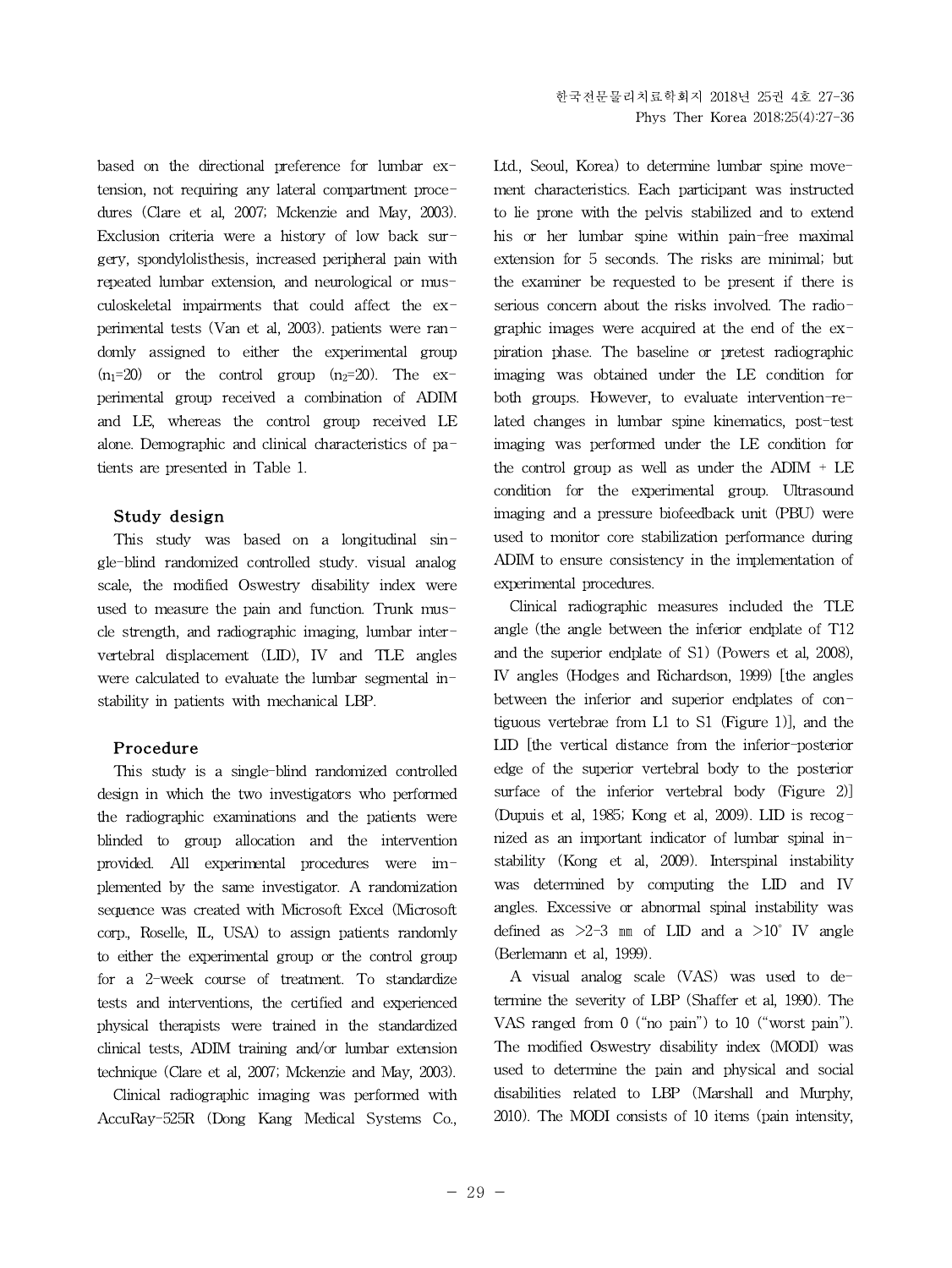

**Figure 1.** The X-ray images of the LE assessment; the total LE angle and the intervertebral angles were measured in lumbar extension position (A : LE position without ADIM, B : LE position with ADIM) (LE : lumbar extension, ADIM : abdominal drawing-in maneuver).

personal care-washing and dressing, lifting, walking, sitting, standing, sleeping, sex life-if applicable, social life, and traveling) on a scoring scale ranging from 0 ("no pain") to 5 ("worst pain"). The reliability and validity of the VAS and MODI measures ranged from  $r=60$  to  $r=92$ , suggesting good to excellent correlations (Boonstra et al, 2008; Kim et al, 2005).

MSI ratio was determined by measuring maximal voluntary isometric muscle contraction (MVIC) for the abdominal and erector spinae muscles using hand-held dynamometry (HHD) (JTech Medical, Salt Lake City, USA) measurements. The MSI ratio was expressed as erector spinae MVIC/abdominal MVIC. To assess the abdominal muscles, each participant was positioned supine with the hip and knee at 90<sup>°</sup> of flexion and asked to raise his or her trunk from the table (off of the inferior scapula border) and push against a hand-held dynamometer applied at the sternum (Kendall et al, 1973). For the erector spinae muscle test, the participant was asked to lie prone with hands resting on the buttocks while the pelvis was stabilized with a strap and then asked to extend the trunk (off of the umbilicus) and push against a dynamometer applied at the thoracic spine (T6-8). All patients performed 3 consecutive trials, with each test lasting for 5 seconds and a resting interval of 3 minutes between tests. The reliability and validity of the strength test used in this study is considered good to excellent (Abizanda et al, 2012).

#### **Intervention**

The experimental group underwent ADIM exercises during LE intervention while the control group underwent LE intervention alone. The interventions were consistently provided 30 minutes per day, 3 times per week, over a 2-week period.

For the ADIM exercise, the participant was asked to lie in the prone position, and a PBU was placed under the anterior superior iliac spine (ASIS) and inflated to 70 ㎜Hg. The participant was then asked to inhale and stabilize the lumbar spine by coordinated and balanced co-activation of deep and superficial core muscles while maintaining pressure within the target pressure range of 4-10 ㎜Hg (Figure 3). The coordinated co-activation of deep and superficial core muscles and lumbar core stability were concurrently monitored by real-time ultrasound imaging and PBU, respectively. Specifically, ultrasound imaging was used to guide accurate activation of the deep core muscles in coordination with overactive external oblique muscle or rectus abdominus to improve muscle balance between the overactive super-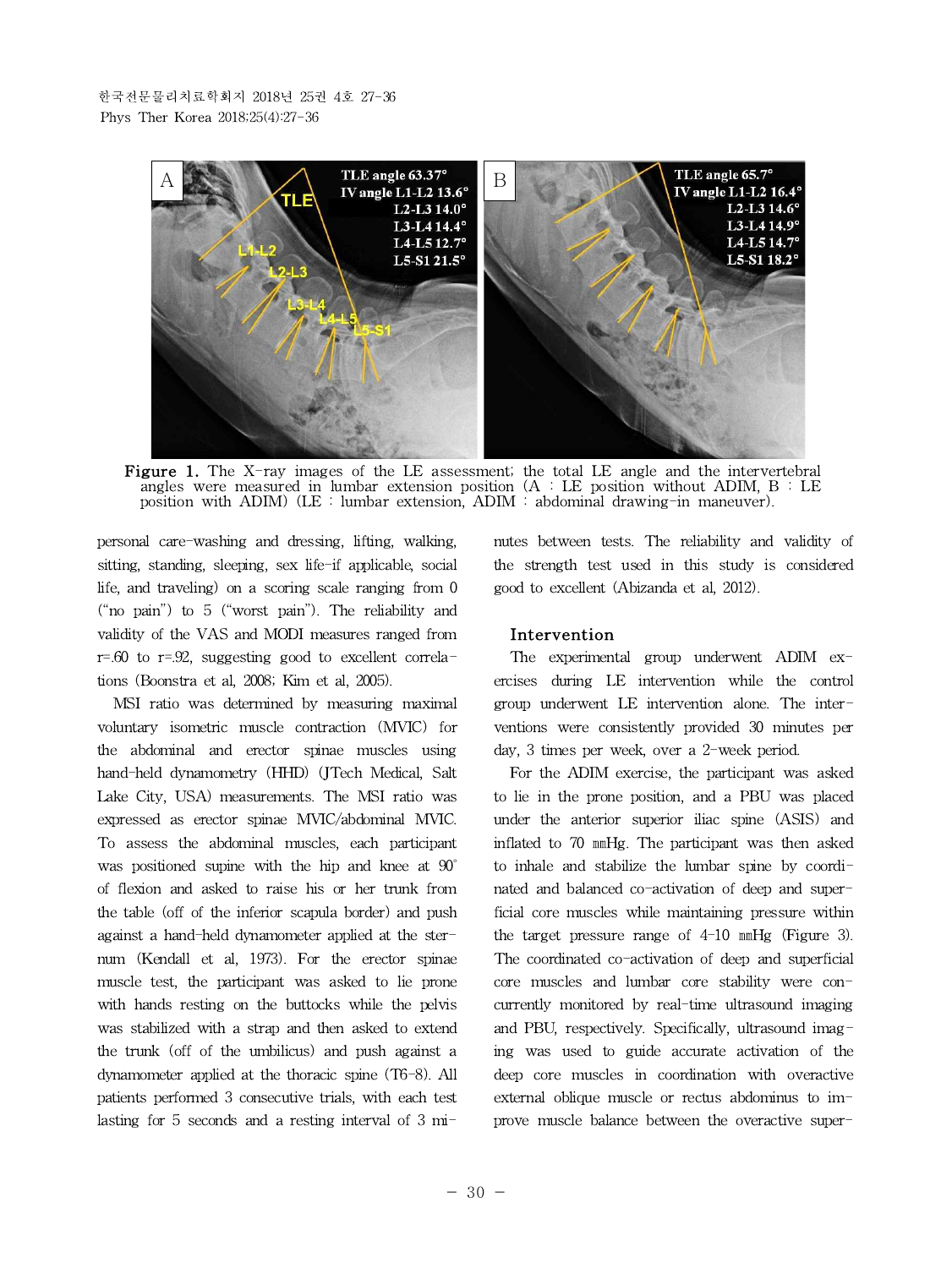

**Figure 2.** Measurement of relative lumbar spinal intersegmental displacement.

ficial and underactive deep core muscles (Frank et al, 2013; Janda et al, 1996). A linear transducer was transversely placed 2.5 ㎝ anteromedial to the point midway between the iliac crest and the 12th rib (Whittaker, 2008).

For the LE method, once core stabilization was achieved from the ADIM training, LE exercise was implemented according to the specific procedure: 1. The participant was asked to lie prone with hands palms down and aligned under the shoulders while maintaining the core stabilization. 2. The participant then raised the upper body using the arms, but the pelvis and lower legs remained stable. 3. The participant maintained this position for one to two seconds and then returned to the neutral prone position. 4. The participant rhythmically repeated this movement to move further towards the end range of motion with each repetition. 5. The movement was repeated up to 10 times. The use of the "force progressions" concept in the LE method was applied via dynamic patient-generated force progression to improve the centralization of the symptoms and lumbar extension movement. After the participant successfully performed repeated LE, patients progressed to end-range with patient overpressure, which involved the patient locking the elbows straight and exhaling while allowing the pelvis to sag. Applications of force progressions and force alternatives were conducted according to the clinical reasoning and attentive interpretation of symptomatic and mechanical responses described in the LE method (Clare et al, 2007; Mckenzie and May, 2003).



**Figure3.** Core stability test using <sup>a</sup> pressure biofeedback unit.

## **Statistical analysis**

Descriptive and standard statistical analyses included mean, standard deviation, and computations of the independent t-test was used to determine group difference of age, height, and weight,  $\chi^2$  test was used to determine whether there were between group differences of gender. A independent t-test was used to compare intervention-related changes in VAS, MODI, trunk strength, LID, IV, and TLE angles within and between groups. A paired t-test was used to investigate pre-posttest within group. The level of significance was set at  $p\leq 0.05$ . All statistical analyses were performed with SPSS ver. 18.0 (IBM corp., Armonk, NY, USA).

## **Results**

Demographic and clinical data: Independent t-tests showed no significant differences in baseline demographic or clinical variables between groups, indicating that the groups were homogenous (Table 1).

#### **Pain and function data**

Independent t-tests revealed a significant within-group differences (p<.001) but not between-group differences in the VAS ( $p=17$ ) or MODI ( $p=16$ ), although some results approached statistical significance (Table 2).

#### **Muscle strength imbalance ratio**

The muscle strength imbalance ratio at pretest was not significantly different between groups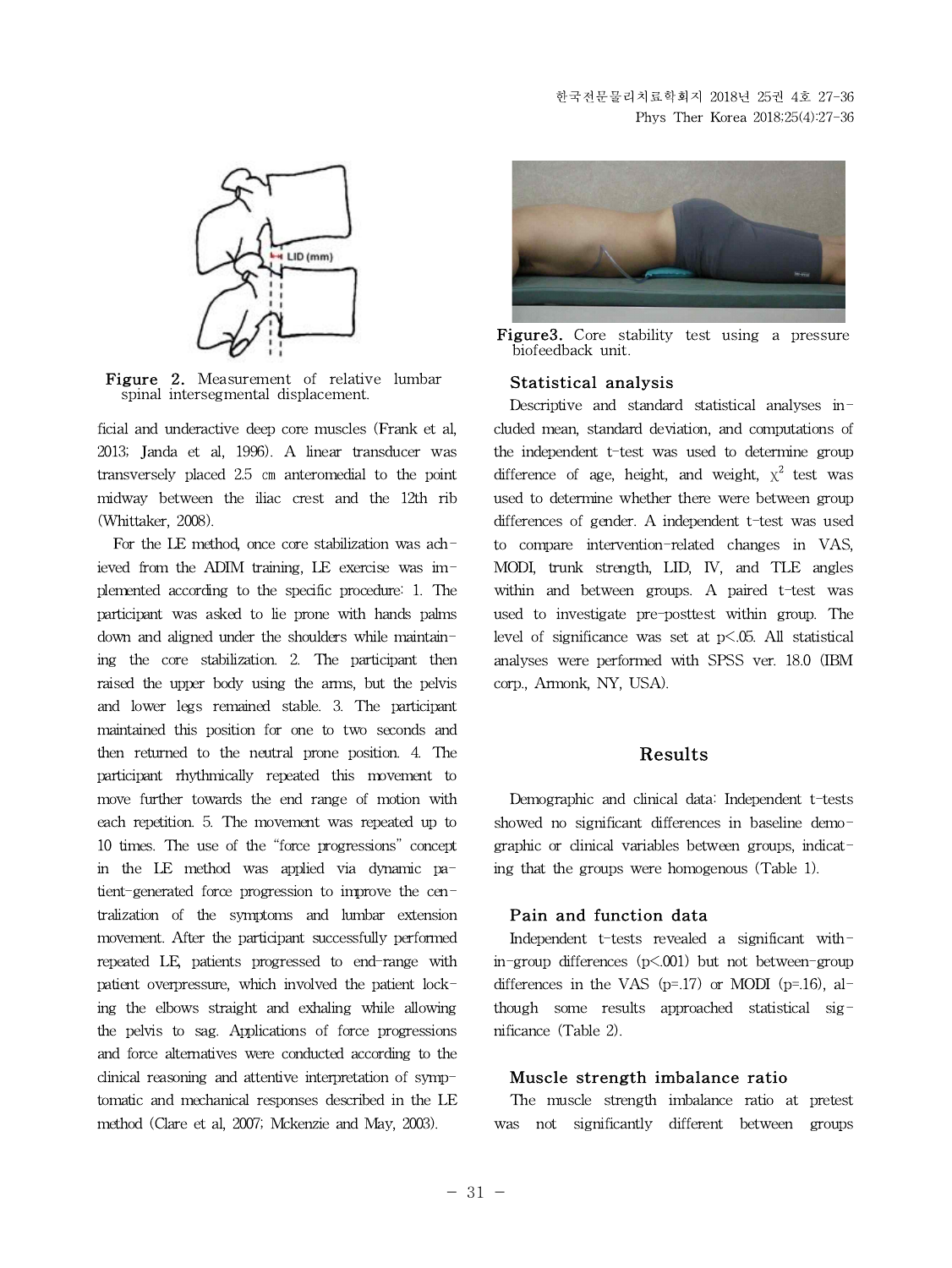| Variable                   |                          | Experimental group $(n_1=20)$ |                                | Control group $(n_2=20)$ |                 |                            |                |
|----------------------------|--------------------------|-------------------------------|--------------------------------|--------------------------|-----------------|----------------------------|----------------|
|                            |                          | Pretest                       | Posttest                       | Changes                  | Pretest         | Posttest                   | Changes        |
|                            | $VAS^a$                  | $5.7 \pm 1.7^b$               | $2.2 \pm 1.4$                  | $-3.5 \pm 1.4$           | $5.5 \pm 1.3$   | $2.6 \pm 1.5^*$            | $-2.9 \pm 1.3$ |
|                            | MODI <sup>c</sup>        | $11.2 \pm 6.2$                | $6.3{\pm}6.7^*$                | $-4.8\pm3.6$             | $11.6{\pm}4.3$  | $8.1 \pm 4.1$ <sup>*</sup> | $-3.5\pm2.1$   |
| Strength<br>measure<br>(N) | Abdominal<br>muscle      | $82.5 \pm 13.2$               | $86.9 \pm 13.2$                | $4.4 \pm 12.4$           | $83.5 \pm 29.2$ | $84.5 \pm 21.3$            | $1.0 \pm 15.3$ |
|                            | Erector<br>spinae muscle | $80.7 \pm 16.2$               | $100.8 \pm 17.5$ <sup>**</sup> | $20.0 \pm 11.0$          | $80.1 \pm 19.7$ | $83.2 \pm 10.6$            | $3.1 \pm 17.3$ |
|                            | $E^d/A^e$ Ratio          | $.91 \pm .1$                  | $1.1 \pm .1$                   | $.1 \pm .1$ <sup>*</sup> | $.9{\pm}.1$     | $1.0{\pm}.2$               | $.0\pm.1$      |

**Table 2.** Clinical outcome data in pain, lumbar function, and trunk muscle strength

<sup>a</sup>visual analog scale, <sup>b</sup>mean±standard deviation, <sup>c</sup>the modified Oswestry disability Index, <sup>d</sup>erector spinae muscle,  $e^e$ abdominal muscle, \*significant difference between pretest and posttest for each group (p<.05), \*significant difference in the intervention-related changes of variables between the two group  $(p<.05)$ .

**Table 3.** Comparative radiological imagining data in the lumbar intersegmental displacements, intervertebral, and total lumbar extension angles between groups

| Variable                      |         |                | Experimental group          |                             |                | Control group               |               |
|-------------------------------|---------|----------------|-----------------------------|-----------------------------|----------------|-----------------------------|---------------|
|                               |         | pretest        | posttest                    | changes                     | pretest        | posttest                    | changes       |
| $LIDa$ (mm)                   | $L1-L2$ | $1.7 \pm .6$   | $1.7 \pm .7$                | $.0\pm.6$                   | $1.6{\pm}.4$   | $1.6 \pm .6$                | $-3{\pm}.4$   |
|                               | $L2-L3$ | $1.6 \pm 1.5$  | $1.7 \pm 1.6$               | $.1\pm.6$                   | $1.8{\pm}.8$   | $1.8{\pm}.7$                | .0 $\pm$ .6   |
|                               | $L3-L4$ | $2.8 \pm 1.3$  | $2.4 \pm 1.3'$              | $-.4\pm.7$ <sup>*</sup>     | $2.6 \pm 1.0$  | $3.1 \pm 1.4'$              | $.5{\pm}.7$   |
|                               | $L4-L5$ | $2.1 \pm 1.3$  | $1.7 \pm 1.1$               | $-.3 \pm 1.0$               | $1.9{\pm}.5$   | $1.8 \pm .6$                | $-11.4$       |
|                               | $L5-S1$ | $2.3 \pm .9$   | $1.2\pm.6$ <sup>**</sup>    | $-1.1 \pm .8$ <sup>*</sup>  | $1.9 + .9$     | $2.2 \pm .9^*$              | $.2{\pm}.4$   |
| $IV^b$ angle $(°)$            | $L1-L2$ | $8.5 \pm 2.9$  | $10.8 \pm 2.5$ <sup>*</sup> | $2.2 \pm 2.2$               | $8.1 \pm 3.5$  | $9.1 \pm 3.0^*$             | $1.0 \pm 1.6$ |
|                               | $L2-L3$ | $9.4 \pm 2.1$  | $12.4 \pm 2.7$ <sup>*</sup> | $3.0 \pm 2.0$               | $8.4 \pm 3.6$  | $10.2{\pm}2.8$ <sup>*</sup> | $1.8 + 1.7$   |
|                               | $L3-L4$ | $.5 \pm 3.3$   | $12.8 \pm 3.1$ <sup>*</sup> | $2.3 \pm 1.9$               | $10.1 \pm 2.9$ | $11.3{\pm}2.6$ <sup>*</sup> | $1.2 \pm 1.8$ |
|                               | $LA-L5$ | $1.4 \pm 3.4$  | $14.5 \pm 3.2^*$            | $3.1 \pm 1.9$ <sup>*</sup>  | $12.7{\pm}4.0$ | $13.4 \pm 2.7$              | $.6{\pm}3.4$  |
|                               | $L5-S1$ | $18.1 \pm 3.6$ | $15.2 \pm 3.2^*$            | $-2.9 \pm 1.4$ <sup>*</sup> | $15.6 \pm 4.4$ | $17.5 \pm 4.4$ <sup>*</sup> | $1.9 \pm 1.9$ |
| TLE $^{\rm c}$ ( $^{\circ}$ ) |         | $60.2 \pm 8.6$ | $69.1 \pm 9.3$ <sup>*</sup> | $8.9 \pm 6.3$ <sup>*</sup>  | $57.3 \pm 8.9$ | $60.8 \pm 8.0$ <sup>*</sup> | $3.5 \pm 5.3$ |

<sup>a</sup>lumbar intervertebral displacement, <sup>b</sup>intervertebral, <sup>c</sup>total lumbar extension, \*significant within-group difference  $(p<.05)$ , † significant between-group difference  $(p<.05)$ .

(p=.948), but the ratio was significantly increased in the experimental group following the intervention at the posttest  $(p=.041)$  (Table 2).

#### **Clinical radiographic data**

There were significant differences between groups in LIDs (posttest-pretest) for the L3-L4  $(p<.001)$  and L5-S1 (p<.001) segments, indicating greater spinal stability after the combination of LE and ADIM than after LE intervention alone. Similarly, the combined intervention group showed greater improvement in the TLE angle  $(p=.006)$  and IV angles at L4-L5  $(p=.008)$  and  $L5-S1$   $(p<.001)$  than did the control group. Both groups showed significant improvements in IVs at L1-S1, with the exception of the IV angle at L4-L5 in the control group (Table 3).

Test-retest reliability of the radiographic measurements: Test-retest reliability of the radiographic measurements for the TLE angle, IV angles, and LID was determined by intraclass correlation coefficients (ICC) [3, 1] analysis. The correlations were .91 (.53 to .98) for the TLE angle, .96 (.83 to .99) for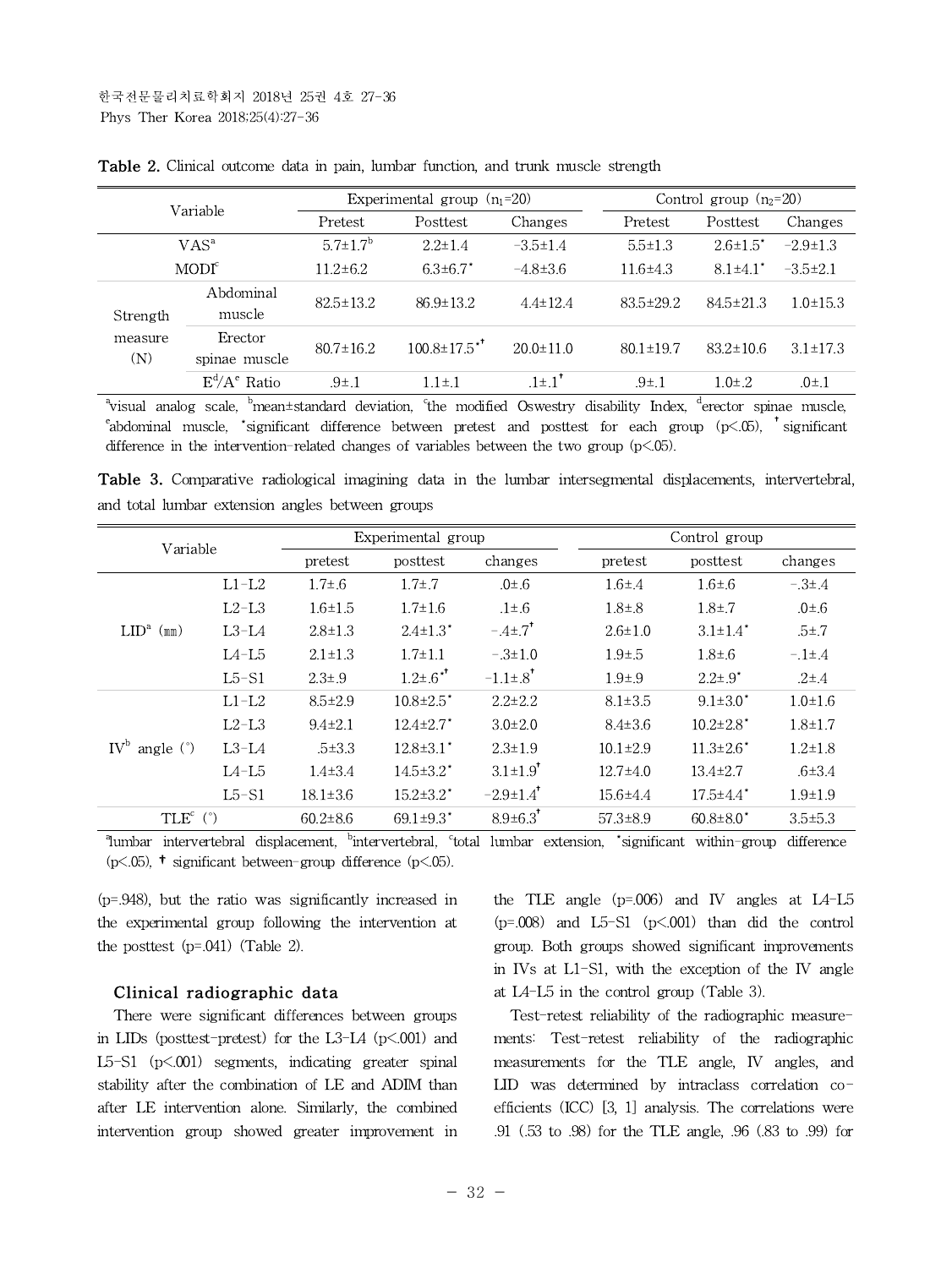the IV angles, and  $.86$  (.41 to  $.97$ ) for the LID, suggesting good to excellent consistency.

## **Discussion**

This is the first study to demonstrate the effects of lumbar stabilization with an ADIM technique during LE in individuals with chronic LBP. As hypothesized, the experimental group, which received a combination of LE and ADIM, showed greater reduction in LIDs (L3-L4 and L5-S1) and IV angles of the lumbosacral segment (L5-S1) than did patients in the control group who received only LE exercise. These results suggest that the addition of ADIM significantly increased lumbar spinal stabilization in individuals with LBP, thereby reducing pain associated with functional lumbar flexion during daily activities.

Importantly, radiological imaging revealed that the baseline LID  $(2.1 \text{ mm})$  and IV angle  $(10.9^{\circ})$  for L1-5 instability in the present study were comparable to those identified as indicating abnormal spinal instability in previous studies (LID: >2-3 ㎜ and IV angle: >10˚) (Dupis et al, 1985; Berlemann U et al, 1999). This lumbar instability was noticeably decreased in the L3-4 and L5-S1 LID lumbar segments in the experimental group (L3-4: 14.2%, L5-S1: 47.8%, within group changes) but increased in the control group (L3-4: -19.2%, L5-S1: -15.7%, within group changes). Similarly, the L5-S1 segment IV angles were substantially more decreased in the experimental group (16.0%, within group changes) than in the control group  $(-12.1\%$ , within group changes), suggesting that the combined method was more effective for lumbosacral stabilization. The total lumbar extension angle was greater in the experimental group (15%, within group changes) than the control (6%, within group changes) group, indicating that a superior stabilization effect was achieved with the combined ADIM and LE technique. Such improvements in lumbar extension movement after LE combined with ADIM were similar to ranges of improvement reported previously (15-17%) in patients with LBP who participated in press-up and other specific core stabilization exercises (O'sullivan et al, 1997; Powers et al, 2008). In addition, the one-week post-intervention test showed more rapid alleviation of LBP (65%) in the experimental group than in the control group (25%), which corroborates previous results in studies of LBP management (Franca et al, 2010; Kumar, 2011; O'sullivan et al, 1997). One important underlying mechanism by which the ADIM enhances lumbopelvic stabilization is neuromuscular activation of the TrA muscle, which synergistically contracts posterior fibers of the IO muscle. This in turn increases the posterior-lateral lumbar tension on the thoracolumbar fascia (TLF) that connects to both the spinous and transverse processes of the lumbar spine (Stanton and Kawchuk, 2008). Co-activation of the TrA and IO muscles paired with the tension on the TLF generates intra-abdominal pressure (IAP), which transforms abdominal function into mechanical stiffening of the TLF. This mechanical stiffness provides spinal lumbar stabilization and optimal lordotic lumbar alignment (Hicks et al, 2005). In the current study, such spinal stabilization appeared to improve pain and decrease physical and social disabilities in daily activities, as evidenced by the VAS and MODI data.

The MSI ratio between the erector spinae and abdominal muscle strength significantly improved after the combination of LE and ADIM exercise, but no apparent change was observed after LE alone. Given the 2-week intervention period, this result indicates that such acute and rapidly-resolving episodes can be attributed to disinhibition or release of pain-induced inhibition, rather than muscle hypertrophy (Van et al, 2003). Our results agree with recent clinical evidence that demonstrated enhancements in pelvic stabilization, pain reduction, and associated lumbar extension strength in LBP patients (Smith et al, 2011).

One potential shortcoming of the present study was that dynamic IV disc movement characteristics associated with posterior derangement were not measured. Future research on the effects of core sta-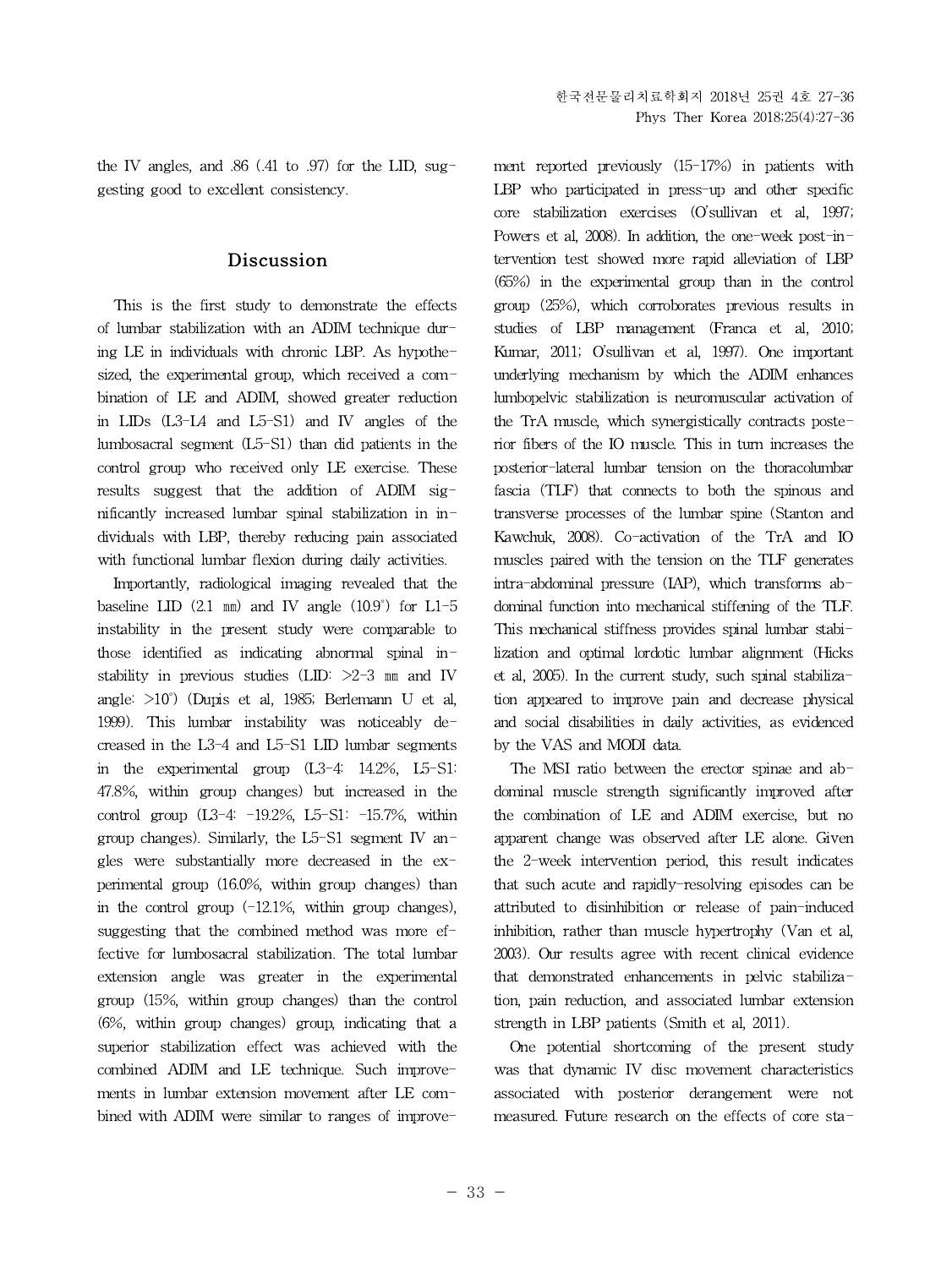bility interventions on IV disc movement using motion MRI is warranted. Nevertheless, our data demonstrate, for the first time, the additive effect of ADIM on lumbar spinal stability and associated reduction in low back pain and increase in functional mobility. The radiographic imaging measurement was proven to be useful and reliable to detect therapy-induced minute structural changes associated with lumbar spinal instability. And 3 times intervention in a week is not a normal clinical does in LE exercise for LBP further research should do for shorter periods and multiple times per day.

## **Conclusion**

In this investigation, we demonstrated the superior effects of combined LE with ADIM on pain, spinal stability, and associated functional movement in patients with muscular strength imbalance and instability when compared to the conventional lumbar extension exercise alone. Most importantly, the combined intervention rapidly ameliorated pain and improved lumbar spinal stability and overall spinal mobility. These promising results suggest that the use of lumbar extension exercises alongside ADIM is beneficial for LBP patients with core instability.

#### **References**

- Abizanda P, Navarro JL, Garcia-Tomas MI, et al. Validity and usefulness of hand-held dynamometry for measuring muscle strength in community-dwelling older persons. Arch Gerontol Geriatr. 2012;54(1):21-27. http://doi.org/10.1016/ j.archger.2011.02.006
- Akuthota V, Nadler SF. Core strengthening. Arch Phys Med Rehabil 2004;85:86-92. http://doi.org/ 10.1053/j.apmr.2003.12.005
- Berlemann U, Jeszenszky DJ, Bühler DW, et al. The role of lumbar lordosis, vertebral end-plate in-

clination, disc height, and facet orientation in degenerative spondylolisthesis. J Spinal Disord. 1999;12(1):68-73.

- Boonstra AM, Schiphorst Preuper HR, Reneman MF, et al. Reliability and validity of the visual analogue scale for disability in patients with chronic musculoskeletal pain. Int J Rehabili Res. 2008; 31(2):165-169. http://doi.org/10.1097/MRR.0b013e3 282fc0f93
- Browder DA, Childs JD, Cleland JA, et al. Effectiveness of an extension-oriented treatment approach in a subgroup of subjects with low back pain: a randomized clinical trial. Phys Ther. 2007;87(12):1608-1618. http://doi.org/10.2522/ptj. 20060297
- Clare HA, Adams R, Maher CG. Construct validity of lumbar extension measures in McKenzie's derangement syndrome. Man Ther. 2007;12(4): 328-334. http://doi.org/10.1016/j.math.2006.07.006
- Cresswell AG, Grundström H, Thorstensson A. Observations on intra-abdominal pressure and patterns of abdominal intra-muscular activity in man. Acta Physiol Scand. 1992;144(4):409-418. http://doi.org/10.1111/j.1748-1716.1992.tb09314.x
- Donelson R, Aprill C, Medcalf R, et al. A prospective study of centralization of lumbar and referred pain. A predictor of symptomatic discs and anular competence. Spine (phila Pa 1976). 1997; 22(10):1115-1122.
- Dupuis PR, Yong-Hing K, Cassidy JD, et al. Radiologic diagnosis of degenerative lumbar spinal instability. Spine (Phila Pa 1976). 1985;10(3): 262-276.
- França FR, Burke TN, Hanada ES, et al. Segmental stabilization and muscular strengthening in chronic low back pain: A comparative study. Clinics (Sao Paulo). 2010;65(10):1013-1017.
- Frank C, Kobesova A, Kolar P. Dynamic neuromuscular stabilization & sports rehabilitation. Int J Sports Phys Ther. 2013;8(1):62-73.
- Fredericson M, Lee SU, Welsh J, et al. Changes in posterior disc bulging and intervertebral fora-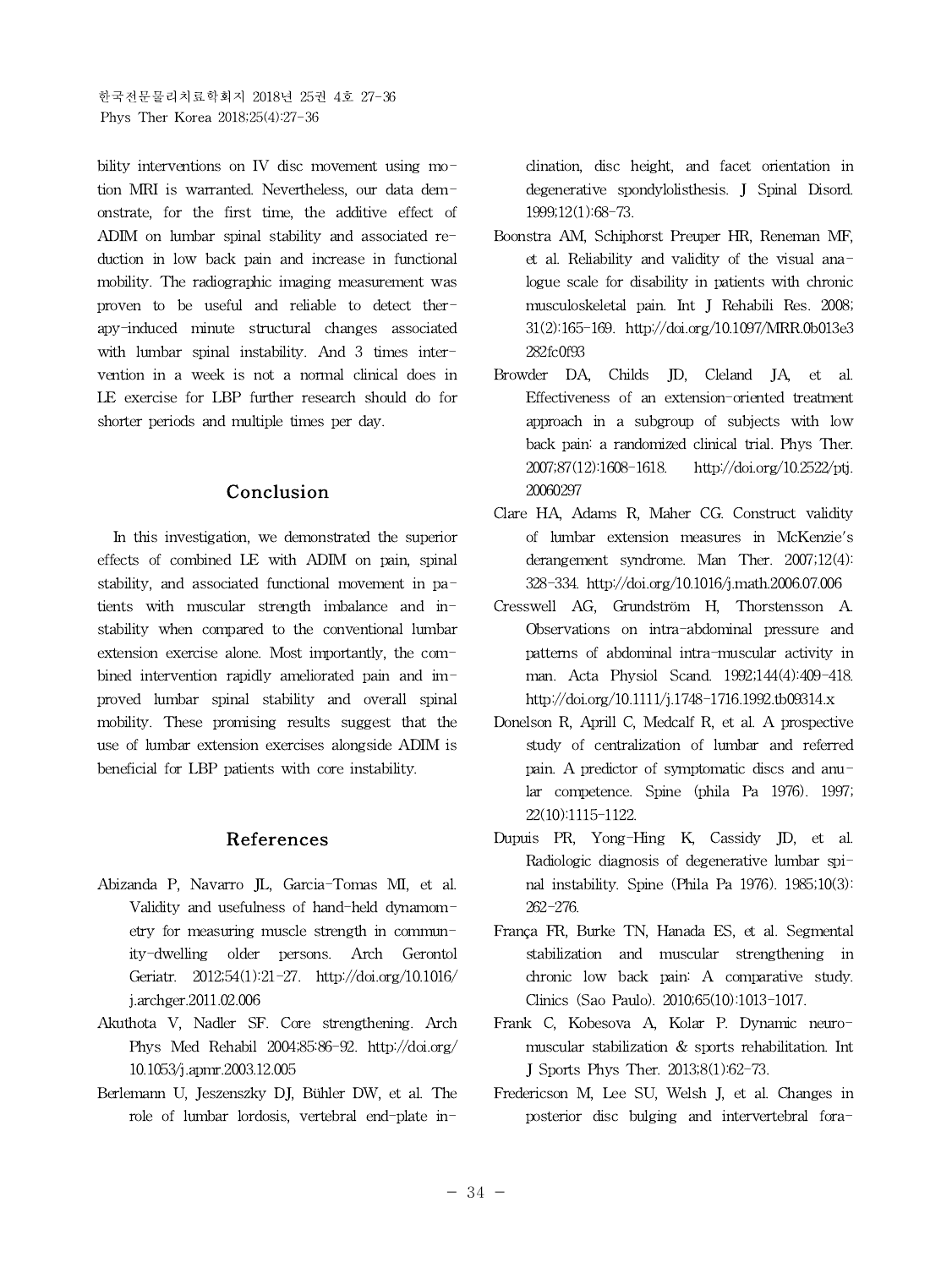minal size associated with flexion-extension movement: a comparison between L4-5 and L5-S1 levels in normal subjects. Spine J. 2001; 1(1):10-17.

- Harris-Hayes M, Van Dillen LR, Sahrmann SA. Classification, treatment and outcomes of a patient with lumbar extension syndrome. Physiother Theory Pract. 2005;21(3):181-196.
- Hibbs AE, Thompson KG, French D, et al. Optimizing performance by improving core stability and core strength. Sports Med. 2008; 38(12):995-1008. http://doi.org/10.2165/00007256- 200838120-00004
- Hicks GE, Fritz JM, Delitto A, et al. Preliminary development of a clinical prediction rule for determining which patients with low back pain will respond to a stabilization exercise program. Arch Phys Med Rehabil. 2005;86(9):1753-1762. http://doi.org/10.1016/j.apmr.2005.03.033
- Hodges PW, Richardson CA. Altered trunk muscle recruitment in people with low back pain with upper limb movement at different speeds. Arch Phys Med Rehabil. 1999;80(9):1005-1012.
- Hodges PW, Richardson CA. Transversus abdominis and the superficial abdominal muscles are controlled independently in a postural task. Neurosci Lett. 1999;265(2):91-94.
- Hosseinifar M, Akbari M, Behtash H, et al. The effects of stabilization and mckenzie exercises on transverse abdominis and multifidus muscle thickness, pain, and disability: A randomized controlled trial in nonspecific chronic low back pain. J Phys Ther Sci. 2013;25(12):1541-1545. http://doi.org/10.1589/jpts.25.1541
- Janda V, Frack C, Lebenson C. Evaluation of muscular imbalance. Rehabilitation of the spine: A practitioner's manual, 1996:97-112.
- Kendall HO, Kendall FP, Wadsworth GE. Muscle testing and function. Am J Phys Med Rehabil 1973;52(1):43
- Kim DY, Lee SH, Lee HY, et al. Validation of the Korean version of the Oswestry disability index.

Spine (Phila Pa 1976). 2005;30(5):E123-127.

- Kong MH, Hymanson HJ, Song KY, et al. Kinetic magnetic resonance imaging analysis of abdominal segmental motion of the functional spine unit. J Neurosurg Spine. 2009;10(4);357-365.
- Kumar SP. Efficacy of segmental stabilization exercise for lumbar segmental instability in patients with mechanical low back pain: A randomized placebo controlled crossover study. N Am J Med Sci. 2011;3(10):456-461. http://doi.org/ 10.4297/najms.2011.3456
- Marshall P, Murphy B. Delayed abdominal muscle onsets and self-report measures of pain and disability in chronic low back pain. J Electromyogr Kinesiol. 2010;20(5):833-839. http://doi.org/10.1016/ j.jelekin.2009.09.005
- McKenzie RA, May S. Mechanical diagnosis and therapy: The lumbar spine. Waikanae, New Zealand: Spinal Publications. 2003.
- Miller ER, Schenk RJ, Karnes JL, et al. A comparison of the McKenzie approach to a specific spine stabilization program for chronic low back pain. J Man Manip Ther. 2005;13(2):103-112. http://doi.org/10.1179/106698105790824996
- O'Sullivan PB, Phyty GD, Twomey LT, et al. Evaluation of specific stabilizing exercise in the treatment of chronic low back pain with radiologic diagnosis of spondylolysis or spondylolisthesis. 1997;22(24):2959-2967.
- Powers CM, Beneck GJ, Kulig K, et al. Effects of a single session of posterior-to-anterior spinal mobilization and press-up exercise on pain response and lumbar spine extension in people with nonspecific low back pain. Phys Ther. 2008; 88(4):485-493. http://doi.org/10.2522/ptj.20070069
- Richardson CA, Snijders CJ, Hides JA, et al. The relation between the transversus abdominis muscles, sacroiliac joint mechanics, and low back pain. Spine (Phila Pa 1976). 2002;27(4): 399-405.
- Shaffer WO1, Spratt KF, Weinstein J, et al. 1990 Volvo Award in clinical sciences. The con-